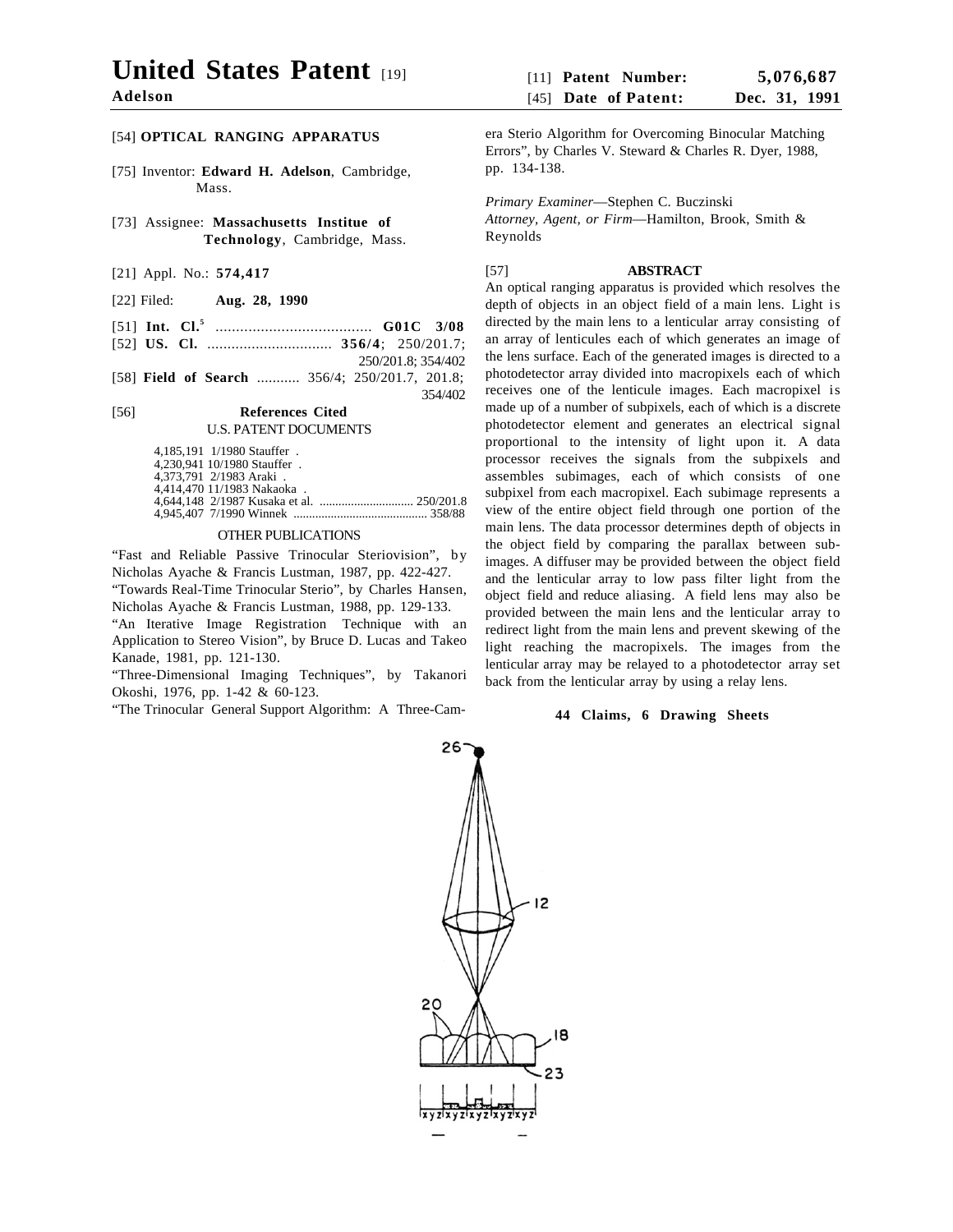

|                | X  | 24<br>Y | z  | x  | Y  | z  | x  | Y  | z  |
|----------------|----|---------|----|----|----|----|----|----|----|
| X              | XX | XY      | ΧZ | XX | XY | XZ | XX | X٢ | XZ |
| Y              | YX | YY      | ΥZ | YΧ | YY | ΥZ | XY | YY | ΥZ |
| Z              | ZX | ZY      | ZZ | ZX | ZY | ZZ | ZX | ZY | zz |
| X              | XX | XΥ      | ΧZ | XX | XY | XZ | XX | XY | XZ |
| Υ              | YΧ | YY      | ΥZ | YX | YY | YZ | YX | YY | ΥZ |
| z              | ZX | ZY      | ZZ | ZX | ZY | ZZ | ZX | ZY | ZZ |
| X              | xx | XY      | XZ | XX | XY | XZ | xx | XY | XZ |
| Υ              | ΥX | YY      | ΥZ | YX | YY | ΥZ | YΧ | YY | ΥZ |
| Z              | ΖX | ZY      | ΖZ | ZX | ZY | ΖZ | ZX | ZY | ΖZ |
| 2<br>FIG.<br>3 |    |         |    |    |    |    |    |    |    |

 $\lambda^{\prime}$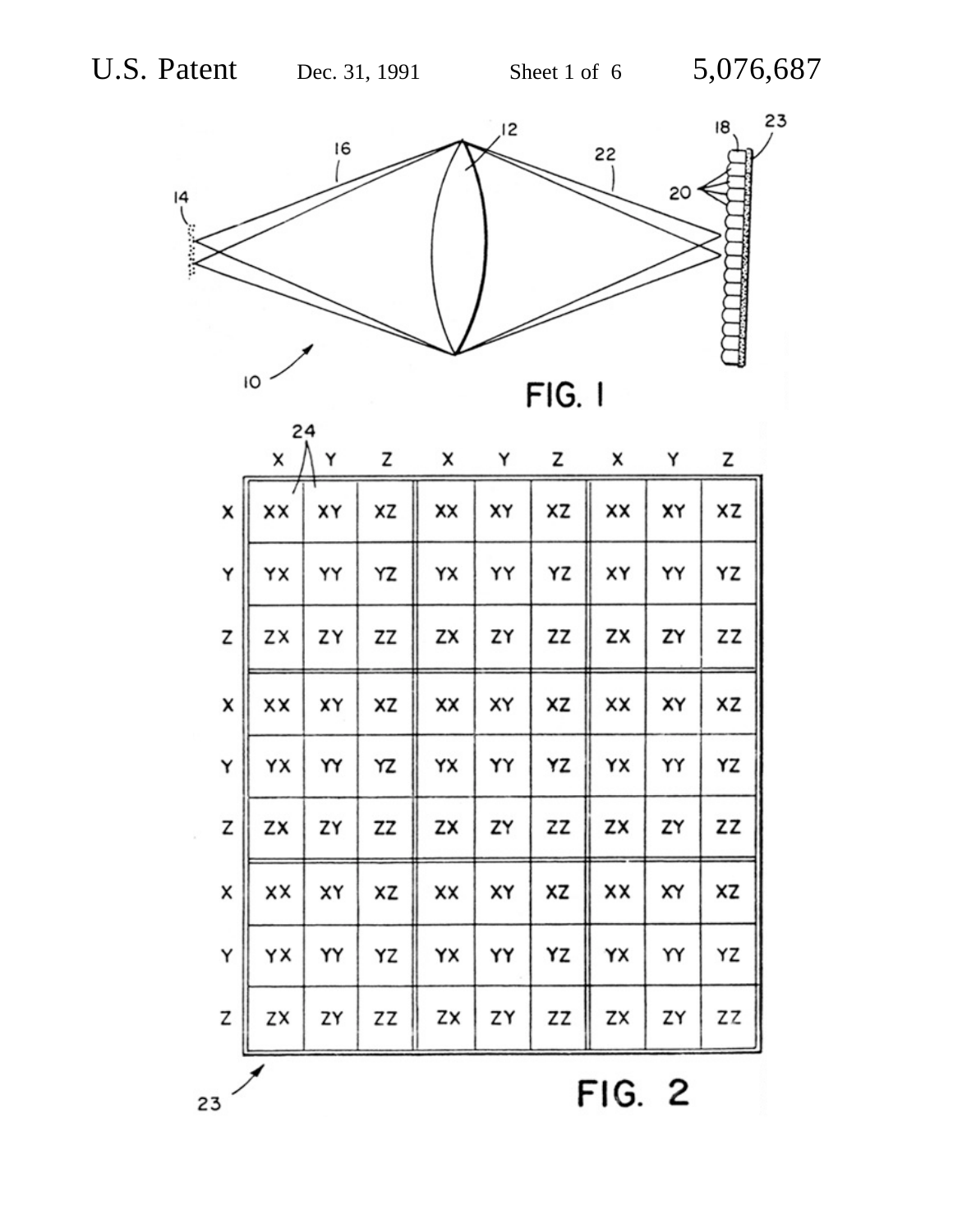

 $\overline{\mathbf{x} \mathbf{y}}$ lχy  $x y$ S. 煴 25  $\overline{\mathcal{C}}$ **IS** x  $\overline{\mathbf{g}}$ 葱 裔 爹 騾  $z -$ 色  $308$  $\mathsf{z}$  - $\overline{7}$  -**FIG. 4A FIG. 4C FIG. 4B**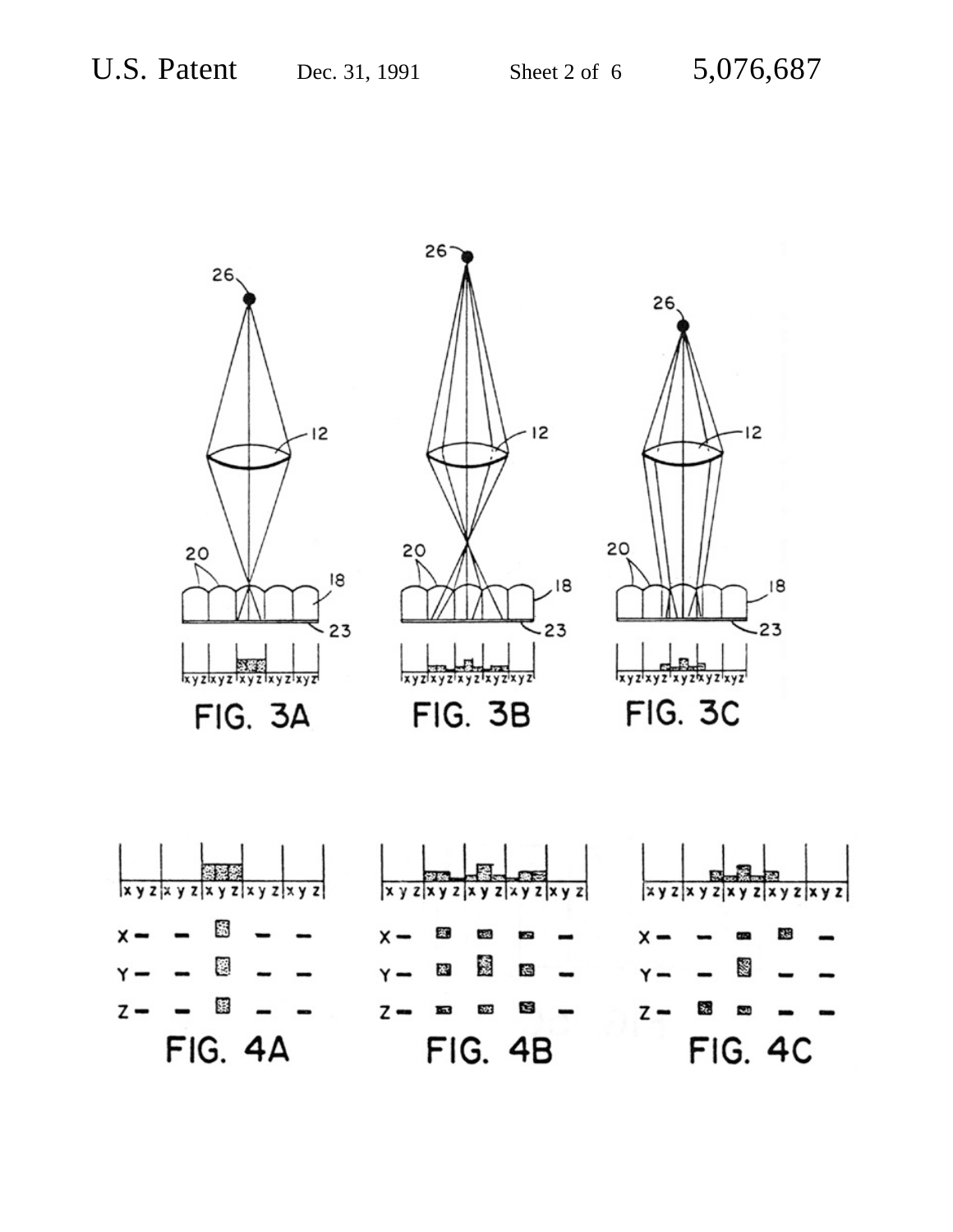

**FIG. 5A** 



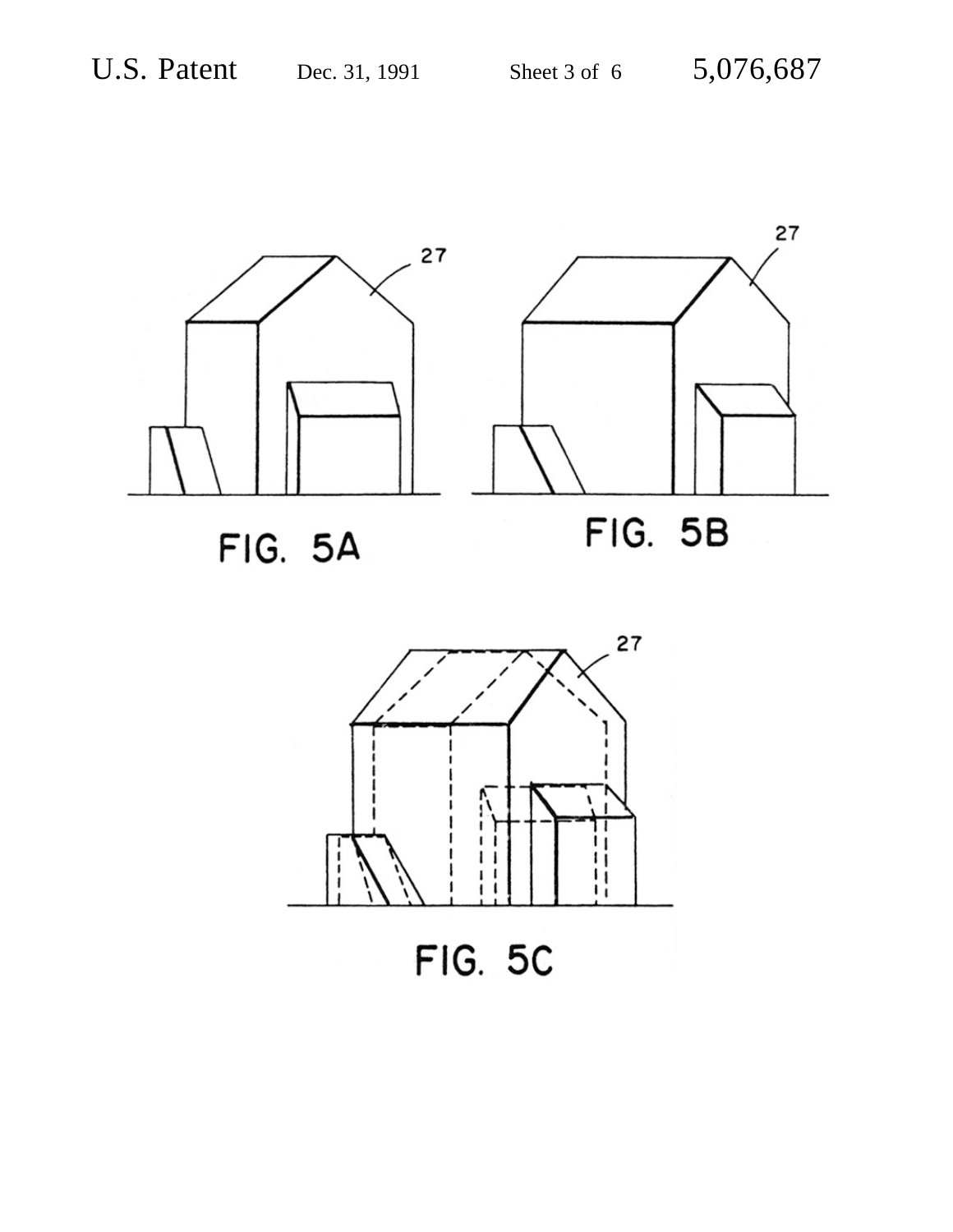



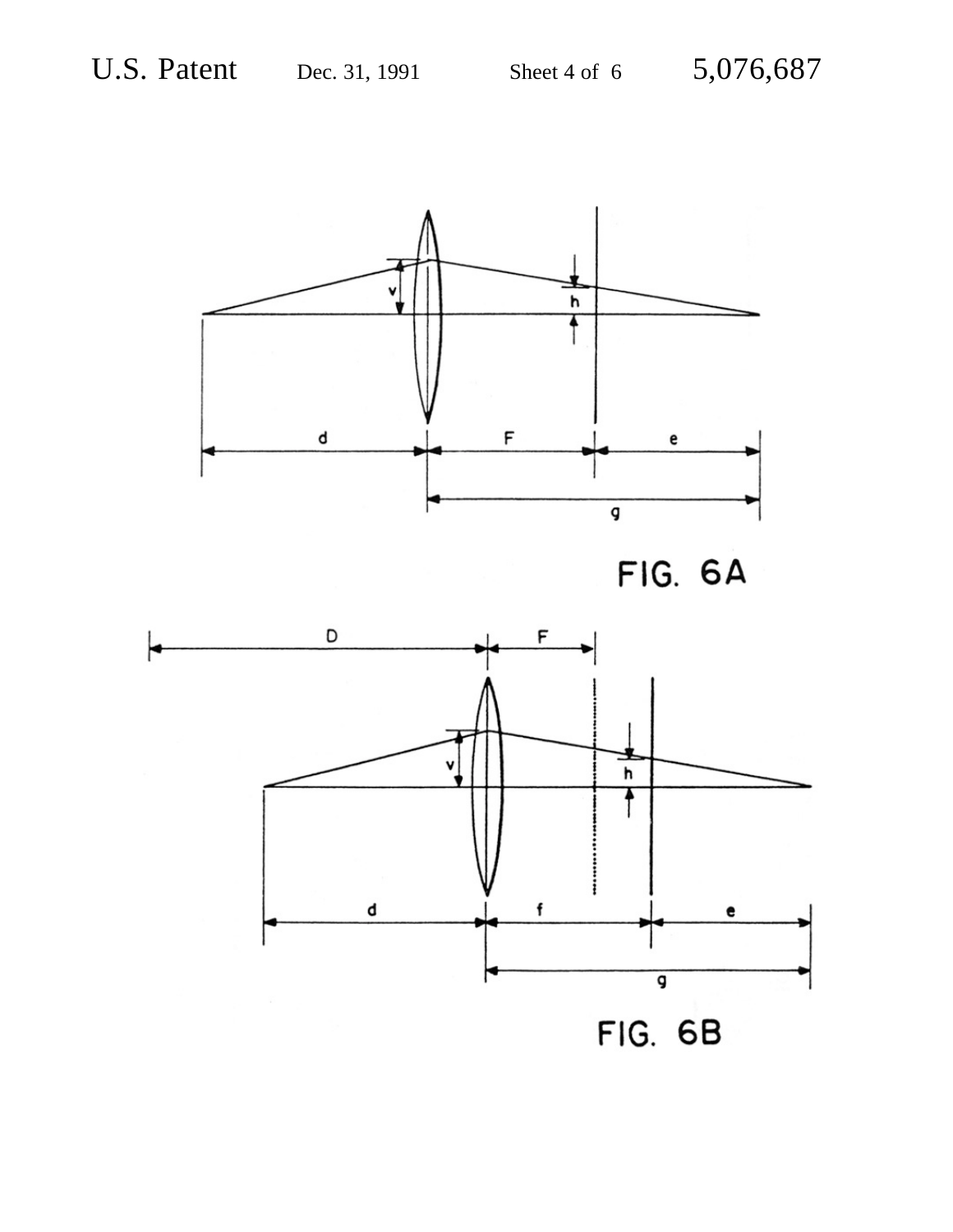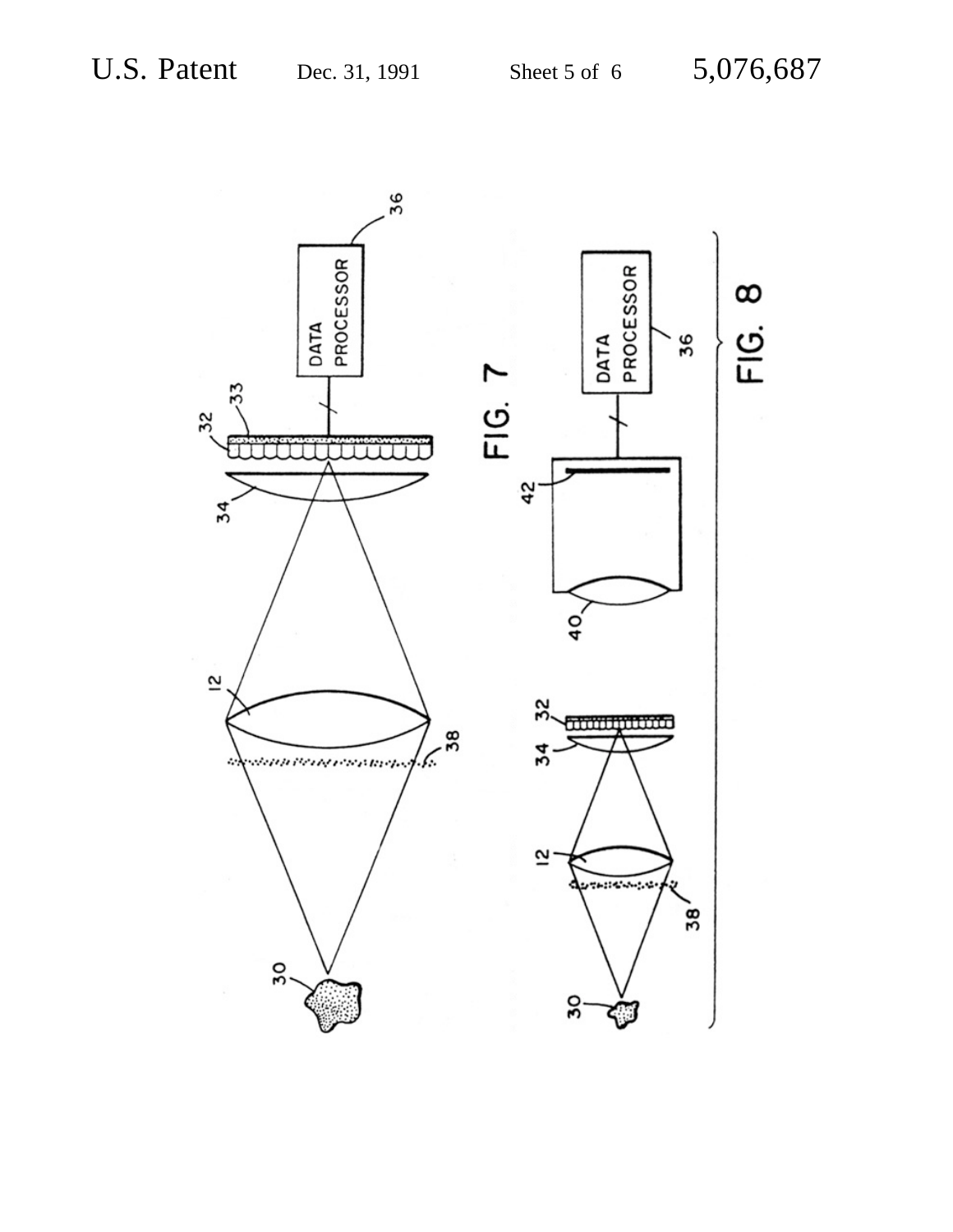

**FIG. 9**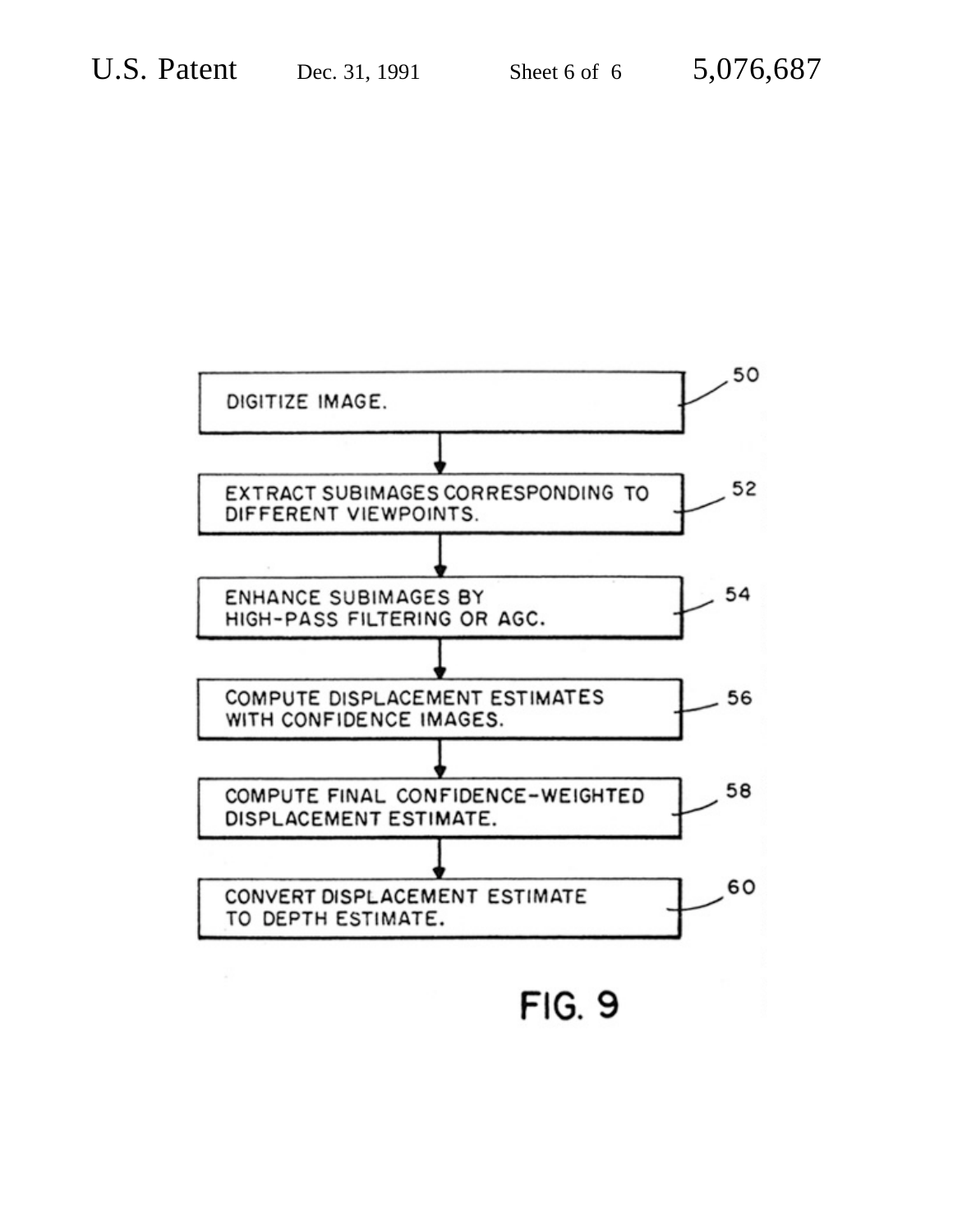#### **OPTICAL RANGING APPARATUS**

#### BACKGROUND OF THE INVENTION

For performing an optical measurement of depth, it is frequently desirable to derive a range image, which represents the distances between a viewing point and various surfaces in a scene. Range images may be derived by active techniques in which some form of energy is directed toward an object and then measured on its return. Popular methods of active ranging include sonar, laser rangefinding, and structured light. Range images may also be derived by passive techniques, in which the light from a normally illuminated scene is captured and analyzed by one or more television cameras. Of the passive techniques, binocular stereo is the most popular.

There are many situations in which active techniques are inconvenient or ineffective in acquiring the desired range imagery. The most popular passive technique, binocular stereo, has a number of disadvantages as well. It requires the use of two cameras that are accurately positioned and calibrated. Analyzing the data involves solving the correspondence problem, which is the problem of determining the matches between corresponding image points in the two views obtained from the two cameras. The correspondence problem is known to be difficult and demanding from a computational standpoint, and existing techniques for solving it often lead to ambiguities of interpretation. The problems can be ameliorated to some extent by the addition of a third camera (i.e. trinocular stereopsis), but many difficulties remain.

The correspondence problem can also be avoided if one acquires a series of images from a series of closely spaced viewpoints, as is done in epipolar analysis. However, the procedure in this case is quite cumbersome, since a camera must move along a trajectory over an extended period of time in order to gather a sequence of images.

#### SUMMARY OF THE INVENTION

An optical depth resolver according to the present invention has a converging lens which receives light from objects in an object field. The lens directs the light to an image field of the converging lens where it is received by a plurality of imaging elements distributed about an image field of the converging lens. Each of the imaging elements receives light from the converging lens and forms an image from the light it receives.

The images from the imaging elements are received by a photodetector array which is divided into a plurality of macropixels, each of which is made up of a plurality of subpixels. Each macropixel of the photodetector array receives the image from one of the imaging elements, and each subpixel generates an electrical signal indicative of the intensity of light incident upon it.

Also provided with a preferred embodiment of the present invention is a data processor which receives the electrical signals from the subpixels and compares the relative intensities of dififerent subpixels to establish the depth of objects in the object field relative to a focal plane of the converging lens. In an alternative embodiment of the present invention, the imaging elements are in the form of an array of pinhole cameras, each of which images fight from the entire surface of the converging lens. However, the preferred embodiment uses a lenticular array. The lenticular array may have cylindrical lenses, but a two dimensional array using spherical lenses arrayed in a rectangular or hexagonal lattice is preferred. A diffuser positioned between an object being imaged and the imaging elements is also provided in the preferred embodiment. The diffuser acts as a low pass filter to reduce aliasing. A field lens is also used, and is positioned between the converging lens and the imaging elements. The field lens redirects the light from the converging lens such that it appears to be focused from infinity. A relay lens may also be used between the imaging elements and the photodetector array. The relay lens forms an image of the light imaged by the imaging elements onto a screen. The relay lens relays the image from the screen to the photodetector

array which can be set back from the imagmg elements.

#### BRIEF DESCRIPTION OF THE DRAWINGS

FIG. **1** illustrates an optical ranging apparatus according to the present invention.

FIG. **2** shows a CCD array and a preferred form of partitioning the array for the present invention.

FIGS. **3A**-**3C** illustrate the imaging of a point object by the present invention, when the object is in different regions of the object field.

FIGS. **4A**-**4C** demonstrate typical CCD sensor outputs for the imaging tasks of FIGS. **3A**-**3C**, respectively.

FIG. **5A** is an illustration of a first subimage formed by the present invention.

FIG. **5B** is an illustration of a second subimage formed by the present invention.

FIG. **5C** is an illustration of the subimage of FIG. **5A** overlayed on the image of FIG. **5B**.

- FIG. **6A** shows the geometry for a main lens focused on infinity as used with the present invention.
- FIG. **6B** shows the geometry for a main lens focused at a distance D as used with the present invention.
- FIG. **7** shows a preferred embodiment of the ranging apparatus of the present invention.
- FIG. **8** an alternative embodiment of the ranging apparatus of FIG. **6** having a relay lens.
- FIG. **9** is a flowchart showing the image processing steps of the present invention.

#### DETAILED DESCRIPTION OF THE PREFERRED EMBODIMENTS

50 55 60 65 Shown in FIG. **1** is an optical ranging apparatus **1 0** having a main converging lens **12** receiving light from an object **14** in an object field **1 6** , and focusing the received light toward a lenticular array **1 8** . The lenticular array is an array of lenses (lenticules **20**) aligned adjacent one another in am image field **22** of the main lens **1 2** . Each lenticule **20** of the lenticular array **1 8** forms an image from light received from the entire main lens **12** as seen from the location of that particular lenticule **2 0** . Since each lenticule **20** is in a different region of image field 22 of the main lens 12, each lenticule images light from the entire surface of the main lens **12**, but the light received by each lenticule is focused from a different portion of the object field **1 6** . The object field **16** of the main lens **12** is an area from which light is received by the main lens **12** and directed toward the lenticular array **1 8** . Similarly, the image field **22** is the area to which light received from the object field **16** is passed by the main lens **12**.

Positioned behind the lenticular array **18** is an array of charge coupled devices (CCD array **23**) which func-

5

10

15

20

25

30

35

40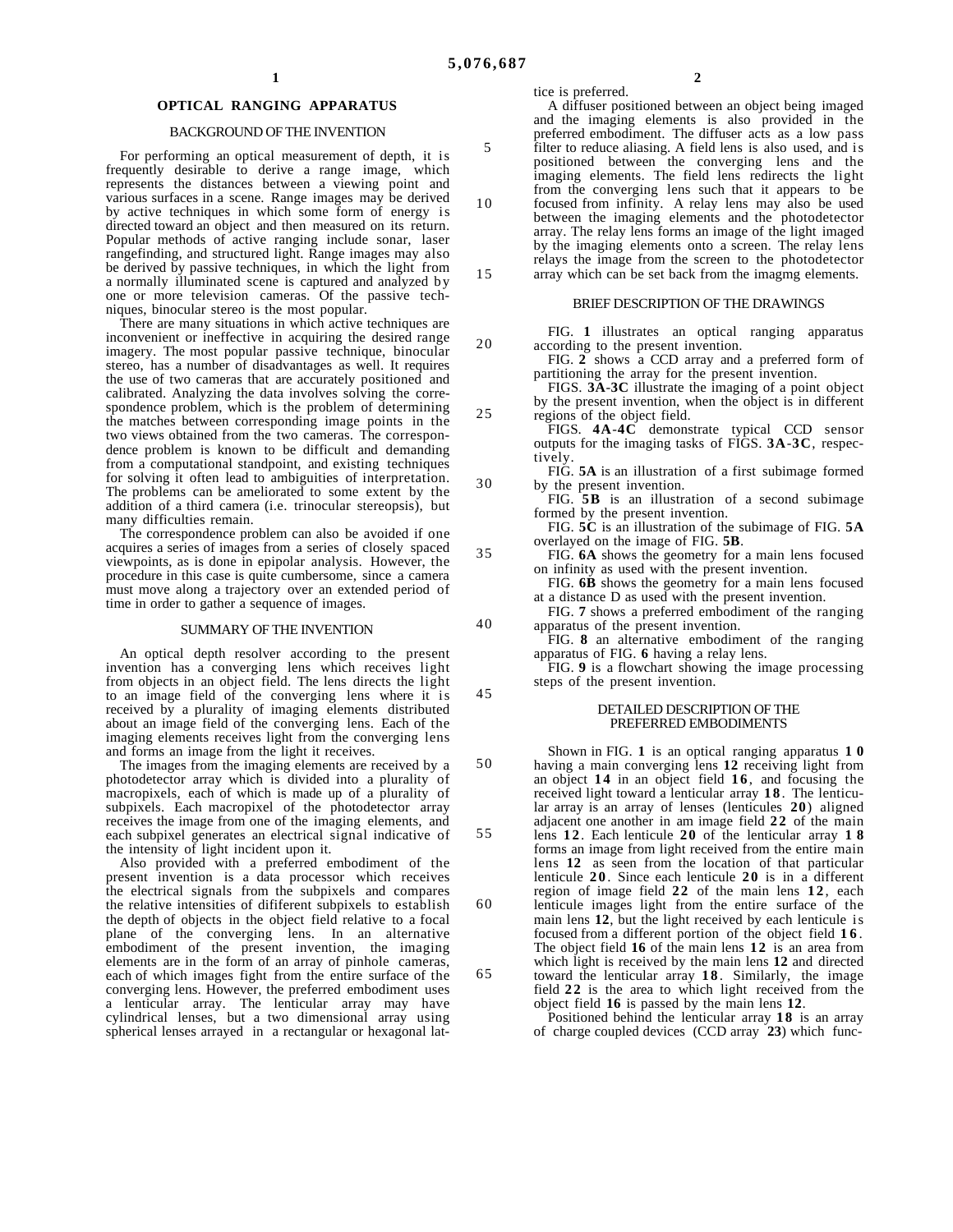10

15

30

35

40

45

50

55

60

65

tion as photodetectors. FIG. **2** depicts a portion of CCD array **23** and demonstrates how the CCD array is arranged for use in the present embodiment. The CCD array **2 3** consists of subpixels **24** each of which is a discrete photodetector and produces an output voltage proportional to the intensity of light incident upon it. The subpixels **24** are grouped in macropixels, each macropixel containing a finite number of subpixels **2 4** . The macropixel regions of the CCD array are defined by the regions of the CCD array upon which the lenticule **10** images are incident. The pixels of the CCD array which are encompassed by one lenticule image make up all the subpixels of one macropixel. In FIG. **2**, the double-line borders in the figure signify the separation between different macropixels. Therefore, in the position of array **23** shown in FIG. **2**, each macropixel has nine different subpixels **2 4** . It will be understood that the double lines shown in FIG. **2** may not exist on the surface of the CCD array **23** itself, but serve to illustrate how groups of subpixels **24** are preferably arranged for processing. In fact, the lenticular and CCD arrays may not be properly aligned, but compensation for such misalignments may be provided by the data processing.

Since each macropixel of the CCD array is positioned behind one of the lenticules **20** of the lenticular array **1 8** , each of the macropixels receives an image which contains light passed by the entire main lens 12. However, the light received by each macropixel is received from a different angular position relative to the optic axis of the main lens **12**. In the embodiment of FIG. **1**, the object **14** is shown as being perpendicular to the optic axis of the main lens **1 2** , and in a plane of focus. Thus, any point along the surface of the object **14** is imaged by the main lens to be in focus at the lenticular array **1 8** . Because of this focusing, the light directed from any point on the object **14** is received by only one of the lenticules **20** of the lenticular array **1 8** , and there is no overlap of light between lenticules. If, however, objects in the object field **16** of the main lens **12** are displaced relative to the focal plane of the lens **12**, these objects do not come to a focus at the lenticular array **1 8** , and light from the same position of the object field may be received by more than one adjoining lenticule **20**.

FIG. **3A** shows main lens **12** having a point object **2 6** in a focal plane of the lens **1 2** . As shown, the light from the object **26** comes to a focus at the lenticular array **1 8** , and is therefore contained in only one lenticule **2 0** . The bar graphs along the bottom of each of FIGS. **3A**, **3 B**, and **3C** show the relative intensities of light received by each of three subpixels across one dimension of the so macropixels of the CCD array **2 3** . This dimension is in the direction shown perpendicular to the optic axes of the lenses of the lenticular array **1 8** . As shown in FIG. **3 A**, the focusing of the light from the point object at the lenticular array **18** causes all the light received from the object to enter the center lenticule shown in the figure. Within the center lenticule, the light is evenly dispened across all three horizontal subpixel locations of the center macropixel.

The object **26** is shown again in FIG. **3B**, but is beyond the plane of focus in the object field. This causes the light from object **26** to come to a focus before reaching the lenticular array **1 8** . Thus, the light diverges past the focal point and "spills over" into the lenticules **20** adjacent the center lenticule. This "spillover" causes intensity distributions to be recorded in the macropixels adjacent the macropixel of the center lenticule. As can be seen from the bar graph of FIG. **3B**, each of the intensity

distributions of the macropixels receiving light has an intensity peak in one of its subpixels. The locations of

the intensity peaks in the macropixels of the array **2 3** and the overall intensity distributions give information as to the location of the object **26** in the object field of the main lens.

In FIG. **3C**, the point object **26** is closer to the main lens **12** than the focal plane of the lens **12**. This causes the focus of the lens **12** in the image plane to be beyond

- the lenticular array **1 8** , and the light from object **2 6** does not come to a focus before reaching the array **1 8** . Like the FIG. **3B** example, this causes overflow of light into the lenticules adjacent the center lenticule. However, since the converging light has not yet come to a focus upon reaching the lenticular array **1 8** , the distribution of the light from different subpixels is different than the distribution resulting from the object being farher from the main lens **12** than the plane of focus (as in FIG. **3B**). Specifically, for objects near the
- 20 25 optic axis of the main lens **12**, the intensity tends to be greatest at the subpixels closest to the central lenticule in FIG. **3C**, and tends to be greatest at the subpixels away from the central lenticule in FIG. **3B**. Further from the optic axis there is a shift in the distribution unless a field lens is used as described below.

Each of the subpixels across the dimension shown in FIGS. **3A**-**3C** is labelled x, y, or z according to its location within a particular macropixel. Each of the subpixels x, y, and z corresponds to the light received through a different portion of main lens **1 2** . The particular macropixel in which the subpixels x, y, and z are located determines the region of the object field from which the light originates. Thus the number of lenticules determines the spatial resolution of the received images. The number of subpixels per macropixel determines the number of different "views" through the main lens **12**, or the "motion resolution" or "parallax resolution" of the image at the CCD anay. Each view through the lens is from a different angle, each subpixel group corresponding to one angle.

To determine the position of an object in the object field of main lens **12**, the subpixels of the CCD array are compared. FIGS. **4A**-**4C** show the bar graphs from FIGS. **3A**, **3C**, respectively. Underneath the bar graph, in each of the figures, the intensity output for each of the subpixels x, y, and z is shown separately. If each of the subpixels of one type (e.g. x, y, or z) is assembled into a subimage, the result is three separate subimages, each representing a view through a different portion of main lens **1 2** . Thus, each subimage is a view of the eritire object field as seen through a different "viewing aperture" of the main lens  $12$ . By selecting all the x subpixels, a virtual aperture through the right side of the lens is selected. By selecting all the z subpixels, a vir-

tual aperture through the left side of the lens is selected. As shown in FIG. 4A, a point object in the focal plane of the main lens results in light being received in the subpixel groups x, y, and z in equal portions and only in the center macropixel. Thus, if one were to display the subimages of that point in sequence as an animation, the point would remain stationary. In FIG.  $4B$ point would remain stationary. (corresponding to FIG. **3B**), it is shown that the intensity peaks output by subpixels of the subimages vary as the viewing aperture is changed from the x subimage to the y subimage, and vary further as the aperture is changed from the y subimage to the z subimage. Peaks to the left of center (in the orientation shown in FIG. **4A**) decrease as the viewing aperture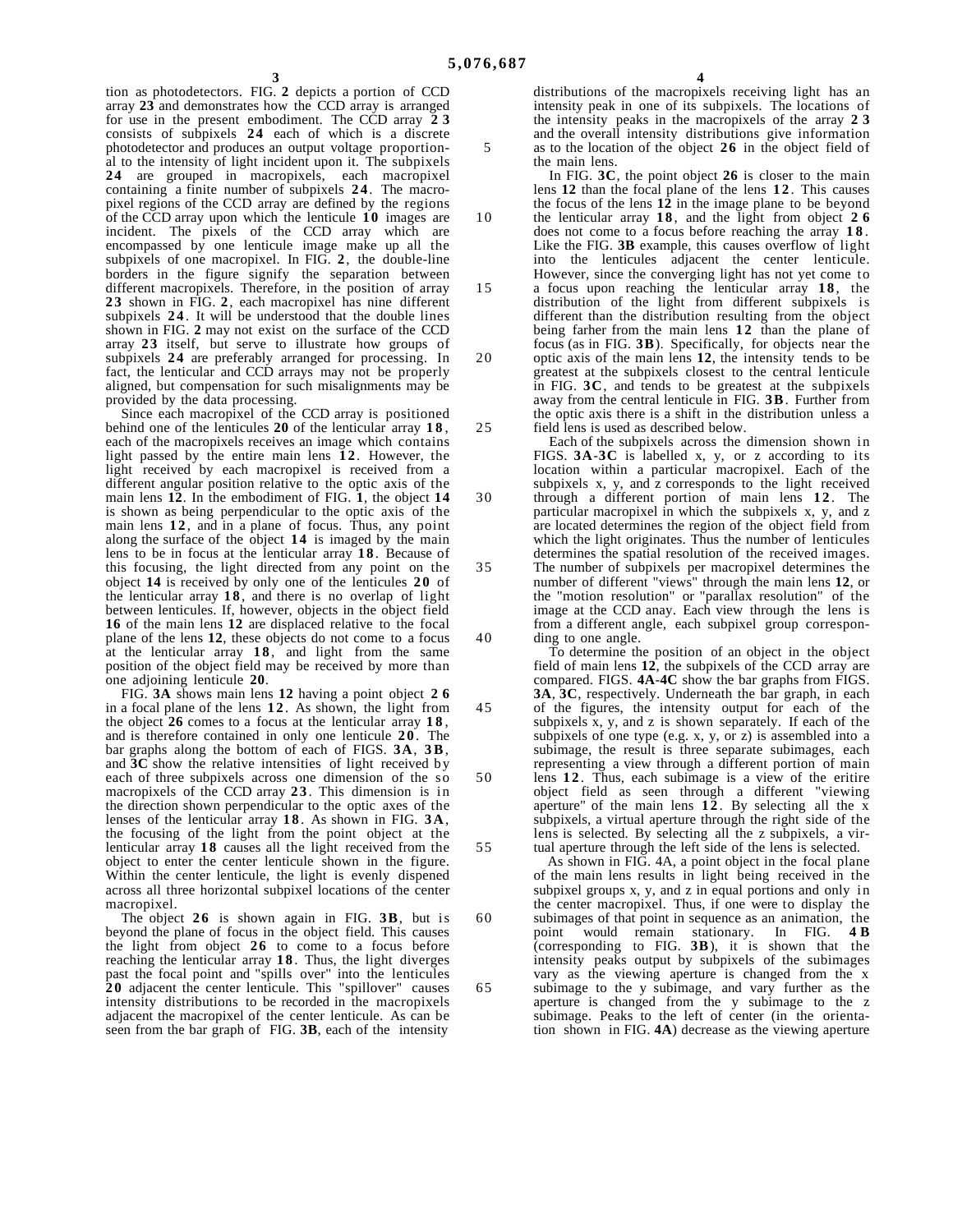15

20

25

30

35

40

45

55

is changed from x to y to z (i.e. from left to right). However, the peaks to the right of center increase as the viewing aperture changes from the x subimage to the y subimage to the z subimage. Described in a different manner, the location of the highest peak in the subimages shifts from left to right as the viewing apertures are changed from x to y to z. If viewed sequentially, a point somewhat out of focus (spreading across plural macropixels) would move from left to right with changing angle of view. In FIG. **4C** (corresponding to FIG. **3C**), left-of-center peaks increase in intensity when the viewing aperture changes from left to right (x subimage to z subimage). Similarly, the right-of center peaks decrease in intensity when the viewing aperture changes from left to right. Thus, the location of the highest peak in the subimages shifts from right to left as the viewing apertures are changed from x to y to z.

From the above it can be seen that the changing of peak intensities is opposite depending on whether the object **26** is behind or in front of the focal plane of the main lens **1 2** . Therefore, from detecting how these intensities change across the surface of the CCD array, an indication of the depth of the object in the object field can be obtained.

Within a single macropixel receiving an image from a lenticule **2 0** , each subpixel **24** detects light from a different position of the main lens 12. The subimages, when assembled, therefore appear as views of objects in the object field from different angles. The parallax between each of the subimages gives information on the depth of objects in the object field. When the subimages are viewed sequentially, the intensity differences appear as relative position changes of objects depicted in the images.

Because of the change in viewing apertures, the depth of other objects in the object field may be determined by how much parallax exists relative to the focal plane of the main lens **12**. The more an object appears to rearranging, change position from one image to the next, the farther it is from the focal plane. Objects farther from the main lens **12** than the focal plane appear to change position toward the left when viewing the images in the order of left subpixel image through right subpixel image (x subimage through z subimage). Conversely, objects closer to the main lens **12** than the focal plane appear to therefore, change position toward the right if the same viewing order is used.

The multiple image example discussed above is illustrative of the capabilities of the present invention to establish depths of objects in an object field. The number of subpixels across one dimension of a macropixel gives the "parallax resolution" of the apparatus (how many different viewing angles are obtained). The number of macropixels across one dimension of the array determines the "spatial resolution" of the apparatus in that direction (the number of different components into which the image plane is broken across that dimension). Although the system may be used to generate a sequence of images for the purpose of presenting a scan of the object field, as suggested above, the data acquired from may also be used directly for the ranging of an object in the object field.

FIGS. **5A** and **5B** show two different views of an object **27** representative of two different subimages. The view of FIG. **5A** might be an "x" subimage received by the system of FIG. **1**, while the view of FIG. **5B** might be a "z" subimage received by the system of FIG. **1**. The subimage of FIG. **5A** is an image as seen through the

**6**

10 right side of the main lens, while the image of FIG. **5 B** is an image as seen through the left side of the main lens. The focal plane of the main lens is somewhere near the center of the object **2 7** , and one view, relative to the other, therefore appears as a rotation of the object **2 7** about an axis passing through the center of the object **27**. FIG. **5C** shows the image of FIG. **5A** overlayed on the image of FIG. **5B**, demonstrating the relative displacement changes from one view to another of portions of the depicted object **2 7** . These displacement changes are identified during processing of the images, and are used in establishing measurements of relative depth.

One example of a technique for determining the is depth of an object in the object field of main lens **12** can be described using FIG. **6A**. Main lens **12** is focused on infinity, and has a focal length F. An object in the object field of the lens **12** is at a distance d from a plane of the lens. An image of the object forms at a distance g, where:

$$
1/d = 1/F - 1/g\tag{1}
$$

By similar triangles,

$$
e/h = g/v,\tag{2}
$$

where v is the known aperture displacement determined by the number of subpixels in a macropixel, h is the measured image displacement of the object, and e equals the distance  $(g-F)$ . Therefore,

$$
(g-F)/h = g/\nu \tag{3}
$$

or

$$
g - F = gh/v \tag{4}
$$

rearranging,

$$
F = g - gh/v \tag{5}
$$

or,

$$
F = g(1 - h/\nu) \tag{6}
$$

therefore,

$$
1/g = (1/F)(1 - h/v)
$$
 (7)

50 substituting into equation (1),

$$
d = Fv/h \tag{8}
$$

Therefore, by knowing F and v, and meaxuring h, the distance d can be calculated.

60 65 In the case of a lens focused on a plane at a distance D, a distance calculation is made using the diagram of FIG. **6B**. The lens of FIG. **6B** has the following characteristics: F=focal length f=distance to lenticular array D=distance at which lens is focused d=distance of object plane g=distance of image plane e=distance of image plane beyond lenticular array v=viewing position of apenure h=displacement of object ray By similar triangles,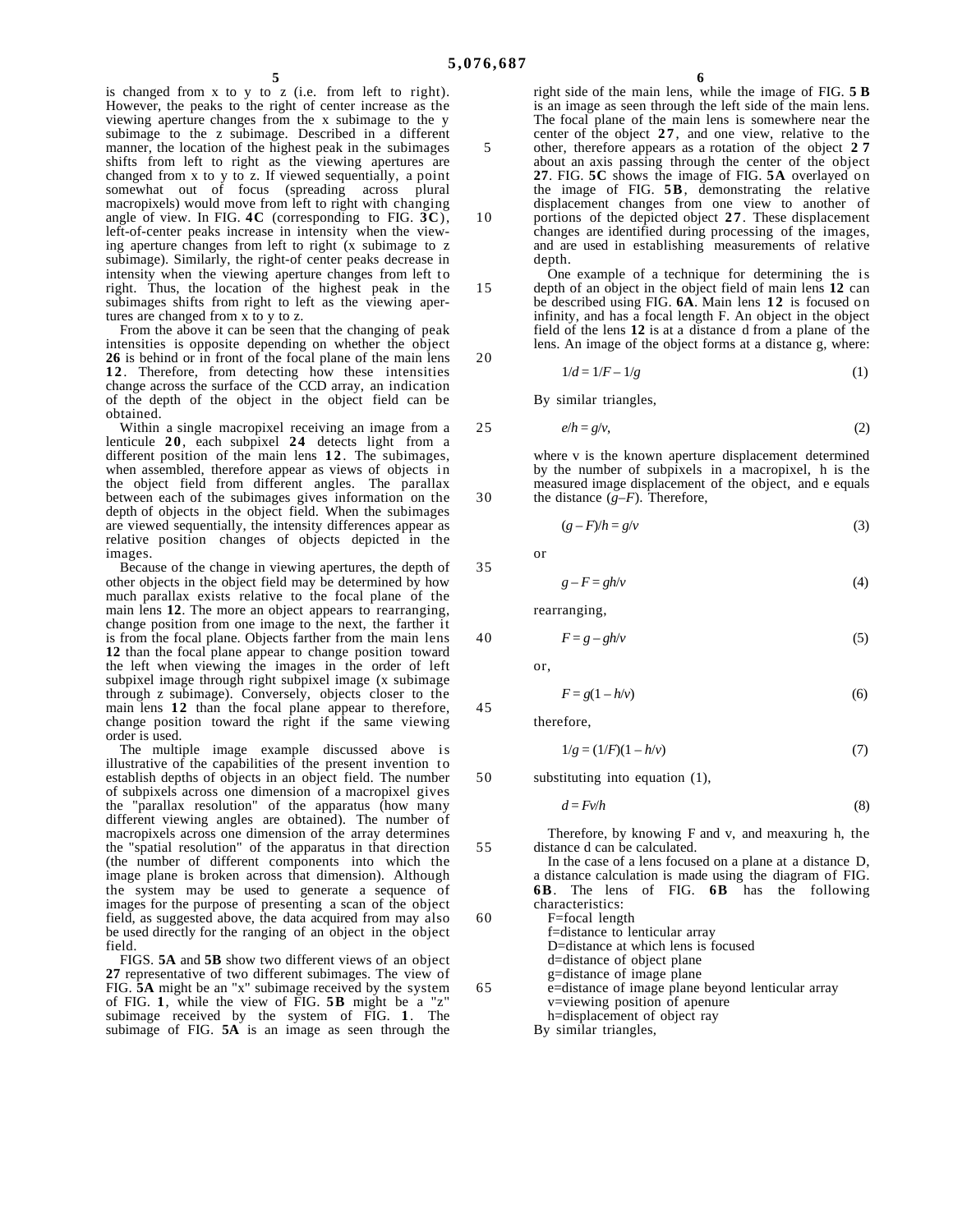10

15

20

30

35

40

50

55

60

65

 $h/e = v/g$  (9) Since  $e = g - f$ ,

**7**

 $h/(g - f) = v/g$  (10)

$$
\quad \text{or} \quad
$$

 $g - f = gh/v$  (11) rearranging,

$$
f = g - gh/v \tag{12}
$$

or

 $f = g(1 - h/v)$  (13)

therefore,

 $g = g/(1 - h/v)$  (14)

or

 $1/g = (1/f)(1 - h/v)$  (15)

By the lens equation,

$$
1/F = 1/g + 1/d
$$
 (16) 25

Substituting eq. (15) in eq. (16),

$$
1/d = 1/F - 1/f(1 - h/v)
$$
\n(17)

Using the relation

$$
f = Dh/v \tag{18}
$$

eq. (17) may be put in terms of D, such that it reduces to the following:

$$
1/d = h/Fv - (1/D)(1 - h/v)
$$
 (19)

or

$$
1/d \ 5(h/v)(1/F - 1/D) + 1/D \tag{20}
$$

Thus, knowing F, v, and D, and measuring h, the distance d to a point on an object may be found.

In a preferred embodiment of the invention, lenticular array is used which has a two dimensional array of lenses to provide image data in each of two different dimensions. A CCD sensor such as that of FIG. **2** is used, and the image from one of the lenses of the lenticular array is distributed across all of the subpixels of a particular macropixel. Thus, each macropixel is given a number of different visual apertures of the lens in each of the two dimensions of the array. In the array shown in FIG **2**, all of the subpixels labelled xx are assembled into one subimage, all the subpixels labelled xy are arranged into a subimage, etc. In this manner, nine separate subimages are assembled, each of which consists of light having passed through a different region of main lens **12**.

A preferred embodiment, such as mentioned above, is shown graphicafiy in FlG. **7**. Main lens **12** is receiving light from an object 30 in the object field of the lens 12, and passing that light through to the image field of the lens **12**. Located in the image field between the main lens **12** and lenticular array **32** is a field lens **34** which adjusts the focused light from the main lens such that it appears to have been focused from infinity. The absence of such a field lens **34** causes the light received by the CCD **8**

array **23** of FIGS. **3A**-**3C** to be skewed across the surface of the subpixels in each macropixel. Therefore the center of the lenticule image (and therefore the center of the macropixel) are displaced relative to the CCD array **2 3** . Thus, subpixels on one side of a macropixel may be overly illuminated due to the light being converging or diverging. The effects of such skewing are predictable and may be compensated for with processing techniques. However, the field lens removes the need for the additional processing by providing an optical solution.

The lenticular array **32** of FIG. **7** is a two dimensional lens array of spherical lenses, and therefore allows two dimensional motion analysis from the acquired subimages. In this embodiment, the lenses of the array are arranged in a rectangular lattice. However, a hexagonal or other type of lattice arrangement may be used as an alternative. The CCD array **33** is somewhat like the CCD array **23** of FIG. **1**, and serves as an input to data processor **3 6** , shown in block diagram form. Also included with the embodiment of FIG. **7** is a weak diffuser element **38** which diffuses the light from the object prior to its reaching the lenticular array **3 2** . Without the diffuser, problems with aliasing might arise. Since the spatial resolution of the apparatus is determined by the number of lenticules, so is the sampling "frequency". If light from depth changes in the object field falls within an area which is smaller than the area of the object field from which light is received by a single lenticule, accurate resolution of the depth change can not be accomplished. In other words, not enough samples exist to properly resolve the depth change and aliasing results (i.e. no useful information is provided about depth in that region).

Diffuser **38** however, helps control aliasing by dispersing the light received from the object field, thereby acting as a "low pass filter". Some common examples of diffusers are glass elements with random surface variations or diffracting optics. A weak, lenticular array may also be used. If a one dimensional lenticular array **32** (cylindrical lenses) is used, a one dimensional diffuser **38** may also be used, since only one dimension of depth changes need be resolved. In any event, the diffuser should ideally be in the aperture plane, and make a point spread function (PSF) of about 1 lenticule width.

As mentioned above, the lenticular array may be selected to be one dimensional (cylindrical) or two dimensional. A one dimensional array has better resolution, but only one direction of parallax. A two dimensional array may be used which consists of spherical lenses instead of cylindrical lenses. Such an array is preferably arranged in a rectangular or hexagonal lattice. Such two dimensional screens are commercially available, or may be constructed by crossing two cylindrical screens. On any lenticular array, a filter array means better spatial resolution, but fewer viewpoints (subimages).

One alternative embodiment of the present invention uses a relay lens to reimage the lenticular image onto a distant sensor array. Such an arrangement is shown in FIG. **8**. Object **30** is shown being imaged by main lens **12** through diffuser **38**. Light from the main lens **12** is passed through field lens **34** and onto lenticular array

**3 2** . However, instead of imaging immediately onto a CCD array, the image formed on the rear surface of the lenticular array is viewed by relay lens **40** which focuses the lenticular image onto photodetector array **42**. An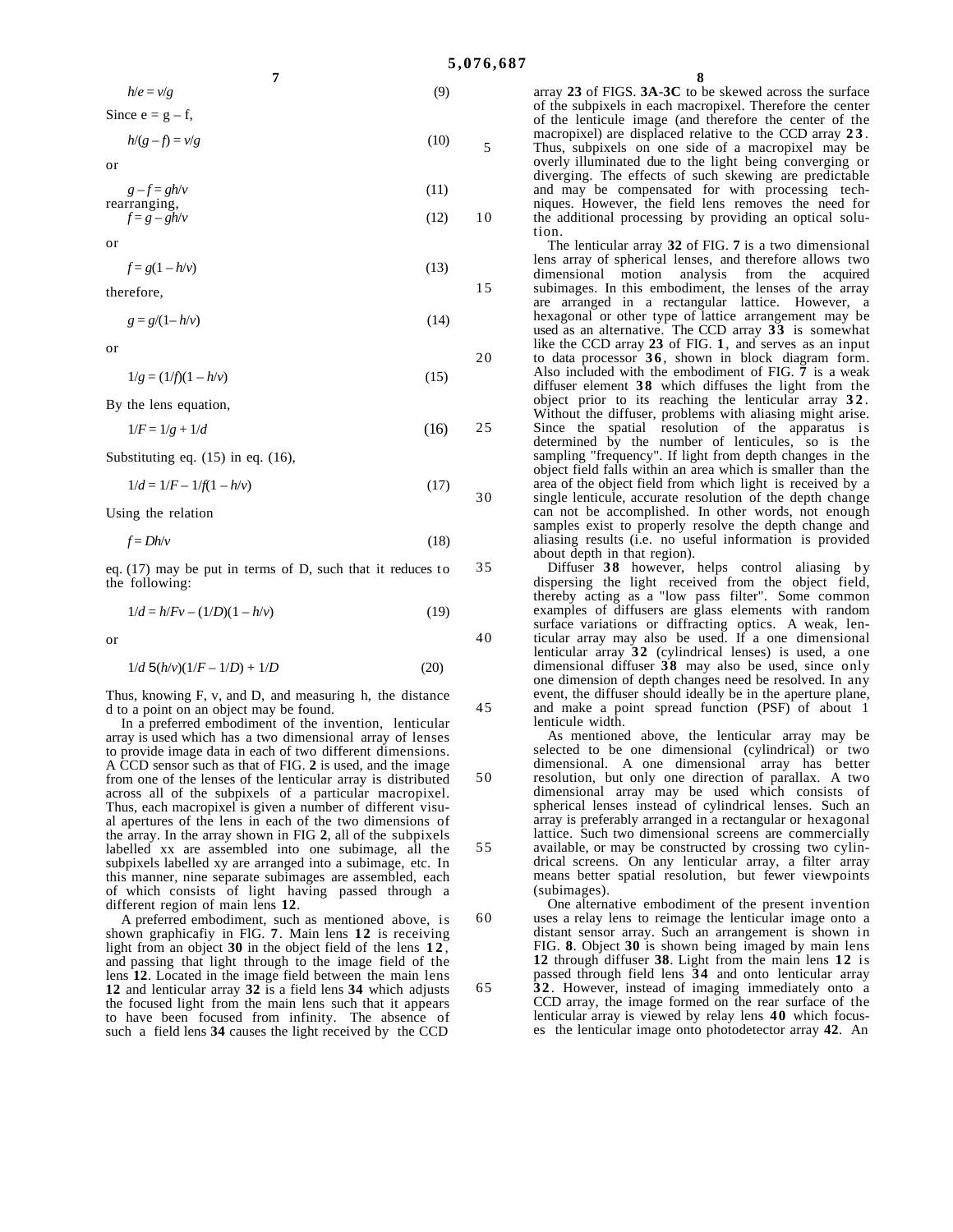10

15

20

optional piece of ground glass may be provided on the back of the lenticular array in on which a clear image may be formed. The combinition of relay lens and photodetector array **42** might be in the form of a television camera assembly. This system allows more flexibility in how the images from the lenticular array are dispersed through the photodetector array **4 2** . However, additional optics are required and the relative positioning of the elements make the system less stable.

The present invention is unique in that it records a single monocular image and uses that single image to calcuLate the depth of objects in the object field. Once the image is detected by the CCD array, the processing of the information is performed by a data processor. The data proccessor uses image processing techniques, many of which are standard in the art of image processing. The following is a list of steps which may be followed in a preferred embodiment of the present invention to accomplish the accurate processing of the acquired image information.

#### PROCESSING OF THE IMAGE DATA

A number of different processing methods may be used to extract depth information from the recorded image data. The preferred embodiment uses a sequence of general steps which are shown in the blocks of the flowchart of FIG. **9** . First the image received by the CCD array is digitized (block **50**). The intensity of the light received by each pixel of the CCD array results in the generation of an analog voltage which is converted to a digital code by an analog-to-digital (A/D) converter. The number of quantization levels available with the A/D converter depends on how many bits are used to represent each pixel. This in turn determines the number of distinct gray leve1s which are recognized by the data processor.

After digitization the subimages corresponding to different viewpoints are extracted (block **52**). For this step the image is multiplied by a weighting mask to select individual subimages. Preferably the lenticuiar array is aligned with the CCD array such that the image from each lenticule is evenly distributed across one macropixel therefore encompassing an even number of subpixels. In such a case, a mask is defined which for each macropixel multiplies all the subpixels by zero except for the subpixel corresponding to the desired subimage. For each different subimage a different subpixel for each micropixel is selected. Thus for each position the mask blocks out all but one set of subpixels, such that each subimage consists of one subpixel from each macropixel. Each subimage theretore represents a different virtual aperture position (viewing light from a different portion of the lens).

In some cases, the lenticular array may not be exactly aligned with the CCD array and a weighting and averaging technique is used to generate the diffirent subimages. In this case, it is not possible to generate the subimage by selecting individual pixel values because the effective position of the desired pixel may lie at a fractiona1 position between CCD e1ements. Therefore, it is necessary to estimate the value of the virtual pixel at a fractional position. This can be achieved by taking a weighted average of the observed pixels surrounding the virtual pixel and using wel1 known interpolation techniques such as bilinear interpolation.

Once the desired subimages are assembled, each subimage is enhanced through well known image processing techniques (block **54**). In the preferred em**1 0**

bodiment this enhancing includes preprocessing the subimages to remove low-spatial frequency variation that may result due to non-uniformity in the optical system or sensor sensitivity. This may be accomplished with a broadband high-pass filter which for each pixel of a subimage subtracts a local average of image intensity taken from surrounding pixels. Alternatively, a local automatic gain control process may be used which divides regions of the subimage by a local average.

Diplacement analysis is then performed (block **56**) to measure object displacement between image pairs. This analysis uses techniques typically used for motion analysis or stereo analysis. One possible technique is to perform a least-squares match as commonly understood in the art of image processing. Such a least-squares matching technique is demonstrated by Lucas and Kanade in *An Iterative Image Registration Technique with an Application to Stereo Vision*, Proceedings of Image Understanding Workshop, April 1981, pp. 121-130. Using this technique the displacement estimate is given by:

# $\sum(I_xI_\mu)/\sum[(I_x)^2]$ .

where is is the spatial derivative of the image intensity in the x direction and  $I<sub>u</sub>$  is the derivative of intensity as the viewing position is moved in the x direction of the aperture. Summation is taken over a small spatial patch within the image. Larger patches lead to estimates with reduced noise but tend to smooth out sharp changes in displacement. The output using this technique is an image with a displacement estimatc at each position. Following the above least-squares method a confidence factor of  $\sum [(I_x)^2]$  may also be assigned to each local estimate.

In processing the image data in two dimensions the previously mentioned least squares technique dcscribed for subimages in one dimension. can similarly be used for subimage data in a second dimension. Once this is complete the final confidence-weighted estimates are computed (block **58**). Displacement estimates are extracted for a11 adjacent image pairs. On the assumtion that the magnitude of the displacements in one dimension should equal the magnitude of the displacements in the second dimension, all of the displacement estimates in both dimensions are combined into a single displacement estimate. This is accomplished by weighting each displacement image by its correponding confidence image.

Once a final displacement estimate is acquired the displacement estimate is converted to a depth estimate (block **63**) using the geometry shown in FIGS. **6A** and **6B**. This depth estimate output is then applied to the particular application for which the invention is being used.

One processing consideration which arises in practicing the present invention is the alignment of the desired macropixels with the actual subpixels of the photodetector array. In the aforementioned case of the lenticular array not lining up evenly with the subpixels of the CCD array it is necessary to generate a weighting mask to be used during processing. The following is a preferred method for generating such a mask.

A uniformly illuminated white card is first placed in front of the main lens in the object field. The aperture of the main lens is then reduced so that the macropixels include only a few sensor subpixels. The image is

25

30

35

40

45

50

55

60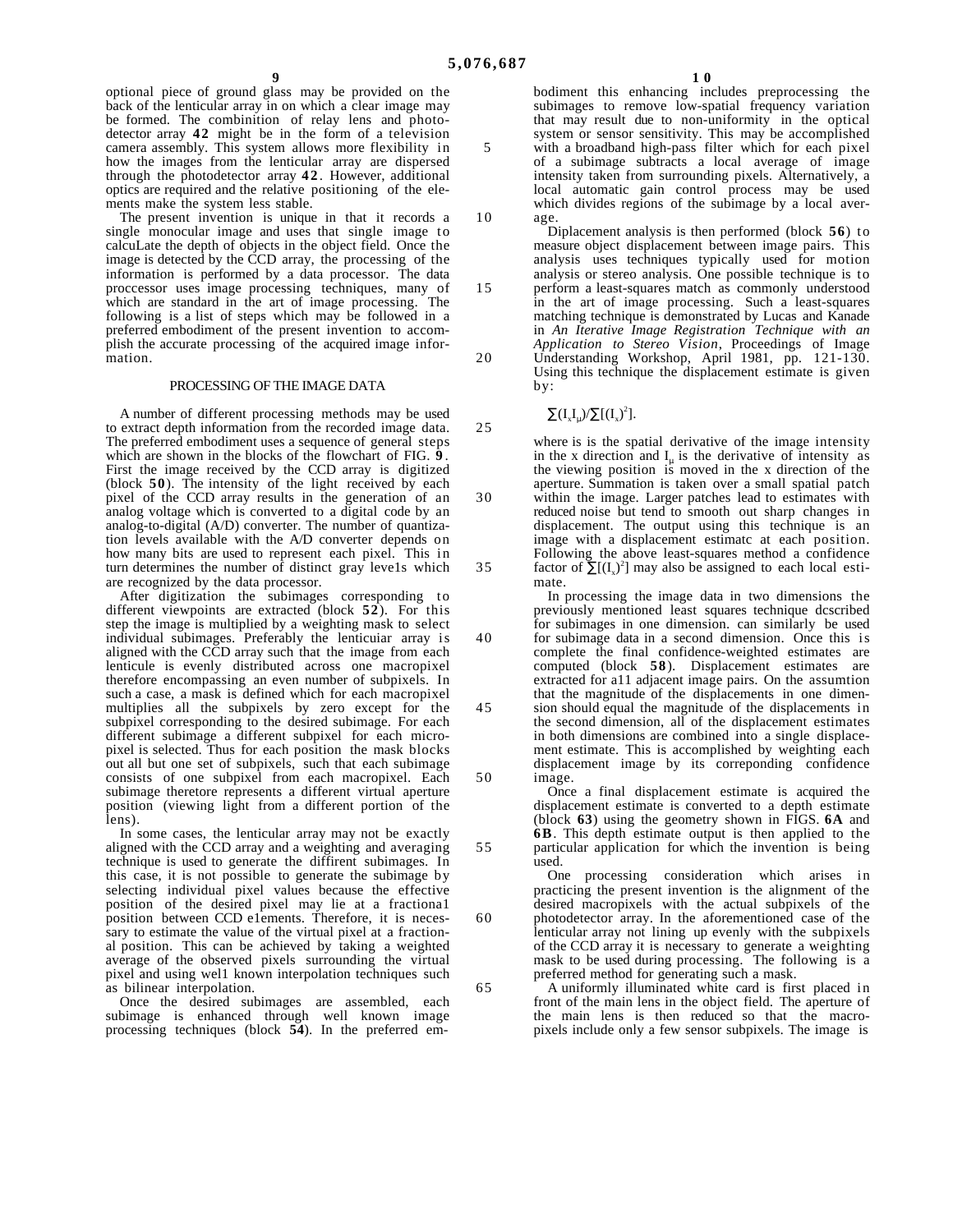10

15

20

25

30

35

40

45

50

55

60

65

digitized and the locations of the peaks in the macropixels are determined. A weighting mask is then defined in which the smooth weighting functions underneath each macropixel are centered on the correct center of the macropixel.

While the invention has been particularly shown and described with reference to a preferred embodiment thereof, it will be understood by those skilled in the art that various changes in form and details may be made therein without departing from the spirit and scope of the invention as defined by the appended claims. In particular, the specific processing techniques may vary depending on the application of the invention. The least-squares method described above is but one image processing technique understood by those skilled in the art. Furthermore, the lenticular array may be replaced by another form of imaging device such as a pinhole array. The photodetector array may also be a type of photodector other than a CCD device.

The data which is gathered by the optical system may be processed for various purposes. For example, the data can be applied to a three dimensional display. The subimages may be viewed individually or sequentially to provide two dimensional projections from different angles. The range data obtained from processing the subimases may be used to identify objects in the object field. A system using such a ranging technique may also be used for such applications as setting off security alarms or for automatic navigation (obstacle avoidance).

I claim:

**1**. An optical depth resolver comprising:

- a converging lens receiving light from objects in an object field and directing the received light to an image field of the converging lens;
- a plurality of imaging elements distributed about the image field of the converging lens in the image field of the lens such that each imaging element receives light from the converging lens and forms an image from the light it receives;
- a photodetector array divided into a plurality of macropixels each of which is made up of a plurality of subpixels, each macropixe1 receiving an image formed by one of the imaging elements such that each subpixe1 of a macropirxe1 receives light from one portion of the lens as imaged by one of the imaging elements, each subixel generating an electrical signal indicative of the intensity of 1ight incident upon it; and
- a data processor receiving the electrica1 signals from the subpixels and processing the signals from different subpixels, the data processor identifying subimages of subpixels having 1ike spatial positions within different macropixels and performing, across the image field, a plurality of local displacement estimates of image displacement between subimages to create a range image of depths of objects across the object field.

**2**. An optical depth resolver according to claim **1** wherein the plurality of imaging elements comprises a lenticular array.

**3**. An optical depth resolver according to claim **2** wherein the lenticular array comprises an array of cylindrical lenses.

**4**. An optical depth resolver according to claim **2** wherein the lenticular array comprises an array of spherical lenses.

**5**. An optical depth resolver according to claim **4** wherein the spherical lenses are arrayed in a rectangular lattice.

**6**. An optical depth resolver according to claim **1** wherein each of the imaging elements receives light from the entire surface of the converging lens.

**7**. An optical depth resolver accordirg to claim **1** wherein the photodetector array is a CCD array.

**8**. An optical depth resolver according to claim **l** wherein each subimage is represensative of light passing through a different region of the converging lens.

**9**. An optical depth resolver according to claim **8** wherein the data processcr assembles the subimages and compares the parallax from one subimage to another in determining depth of objects in the object field.

**1 0** . An optical depth resolver according to claim **8** wherein the shift of intensity peaks from one subimage to another is detected by the data processor and used determining depth of objects in the object field

**1 1** . An optical depth resolver acccording to claim **l** wherein there is one macropixel for each image generated by an imaging element.

**1 2** . An optical depth resolver according to claim **1** wherein the data procossor runs a least squares processing method in making determinations of depth of objects in the object field.

**1 3** . An optical depth resolver according to claim **1** further comprising a weak diffuser which diffuses the light from objects in the object field prior to the light being received by the imaging elements.

**14**. An optictal depth resolver according to claim **1 3** wherein the diffuser is a piece of glass with random surface variations.

**1 5** . An optical depth resolver according to claim **1** further comprising a field lens positioned between the

converging lens and the imaging elements. and redirecting the light from the converging lens such that the light from the converging lens appears to have been focused from infinity.

**1 6** . An optical depth resolver according to claim **l** further comprising a relay lens between the imaging elements and the photodetector anay the relay lens redirecting the images from the imaging elements to the photodetector array.

**17**. An optica1 depth resolver according to claim **1 6** wherein the relay lens refocuses the images generated by the imaging elements.

**18**. An optical depth resolver according to claim **1 7** wherein the distribution of the images from the imaging elements across the surface of the photodetector array is controlled by the focusing of the relay lens.

**19**. An optical depth resolver according to claim **1 6** wherein the relay lens is part of a television camera.

**20**. An optical depth resolver as claimed in claim **1** wherein the data processor estimates time based on

derivatives of local intensity between subimages for patches of macropixels.

**21**. An optical depth resolver as claimed in claim **2 0** wherein the estimates are based on derivatives in two dimensions.

**22**. An optical depth resolver as claimed in claim **1** wherein the data processor applies a weighting mask to the electrical signals generated by the photodetector array in order to adjust the signals for misalignment of the imaging elements with the photodetector array.

**23**. An optical depth resolver as claimed in claim **1** wherein the data processor processes subpixels of at least three subimages in performing each local displacement estimate.